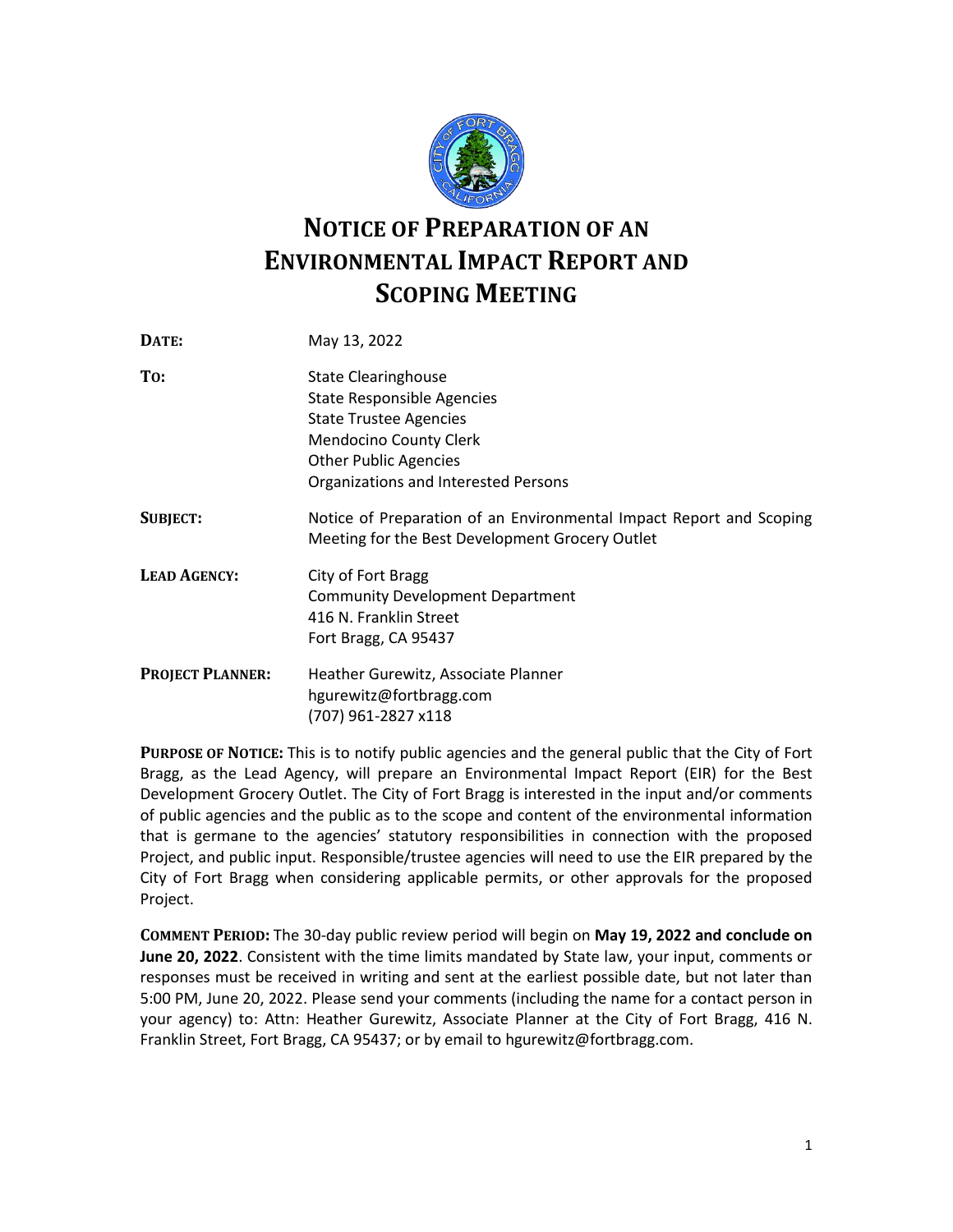**SCOPING MEETING:** On **Tuesday, June 7, 2022 from 5:30 PM to 6:30 PM** the City of Fort Bragg will conduct a public scoping meeting to solicit input and comments from public agencies and the general public on the proposed Project and scope of the EIR. The meeting will be held at the Fort Bragg Town Hall located at 363 North Main Street, Fort Bragg, CA 95437. Due to COVID-19, this meeting will be made available online via a Zoom Webinar. Attendees may participate in the Zoom Webinar at [https://us06web.zoom.us/j/87040183228.](https://us06web.zoom.us/j/87040183228) Representatives from the City of Fort Bragg and the EIR consultant team will be available to address questions regarding the EIR process and scope. If you have any questions regarding the scoping meeting, contact Heather Gurewitz, Associate Planner at the City of Fort Bragg, at (707) 961-2827 x118 or hgurewitz@fortbragg.com.

**PROJECT LOCATION AND SETTING:** The Project site is located at 825, 845, and 851 S. Franklin Street in the City of Fort Bragg, Mendocino County, California. The 1.63-acre site is located on the north side of N. Harbor Drive, the west side of S. Franklin Street, and the south side of South Street. The Project site is located approximately 230 to 450 feet east of S. Main Street/Highway 1 (a four-lane conventional highway managed by the California Department of Transportation [Caltrans]) and is located in the City's Coastal Zone but outside the area in which appeals of coastal development approvals may be appealed to the California Coastal Commission pursuant to Public Resources Code section 30606. Properties within the Coastal Zone are regulated by the Coastal Land Use and Development Code (CLUDC), also known as Fort Bragg Municipal Code (FBMC) Chapter 17. The Project site consists of three parcels identified by Assessor's Parcel Numbers (APNs) 018-120-47, 018-120-48 and 018-120-49.

See Figures 1 and 2 in the initial study for the Project's regional location and vicinity.

The northern portion of the Project site contains existing development and the southern portion of the site is vacant with a dirt driveway. A 16,436-square-foot (sf) vacant former office building and associated 47-space parking lot are located in the northern half of the site. The building, locally referred to as the "Old Social Services Building," has not been leased since 2010 but has been used as storage since then. Wooden fencing is currently located along the western property line and adjacent to the south side of the existing building. Shrubs and trees are located in the northern portion of the site. The southernmost lot is vacant, with one-third bare soil and twothirds covered with annual grasses and forbs with scattered shrubs.

The Project site does not contain any creeks/streams, riparian areas, or wetlands on site (Wildland Resources Managers, Revised March 2022). The Project site is located in Zone "X," an area of minimal flood hazard, as shown on Federal Emergency Management Agency's (FEMA) National Flood Hazard Layer FIRMette map number 06045C1016G, effective July 18, 2017.

The Project site is relatively flat with site elevations ranging from approximately 117 feet to 122 feet above mean sea level (msl).

See Figure 3 in the Initial Study, which shows the aerial view of the Project site.

**PROJECT DESCRIPTION:** The proposed Project includes demolition of the existing 16,436-sf vacant former office building and parking area and subsequent development and operation of a 16,157 sf Grocery Outlet (retail grocery store) with associated improvements on the Project site. Grocery Outlet describes itself as a value grocer, meaning that it sells brand name products at bargain prices due to their opportunity buying style. Associated improvements include a parking lot, loading dock and trash enclosure, circulation and access improvements, and utility infrastructure. The Project would also include a merger of three existing parcels (lots) to create one 71,002-sf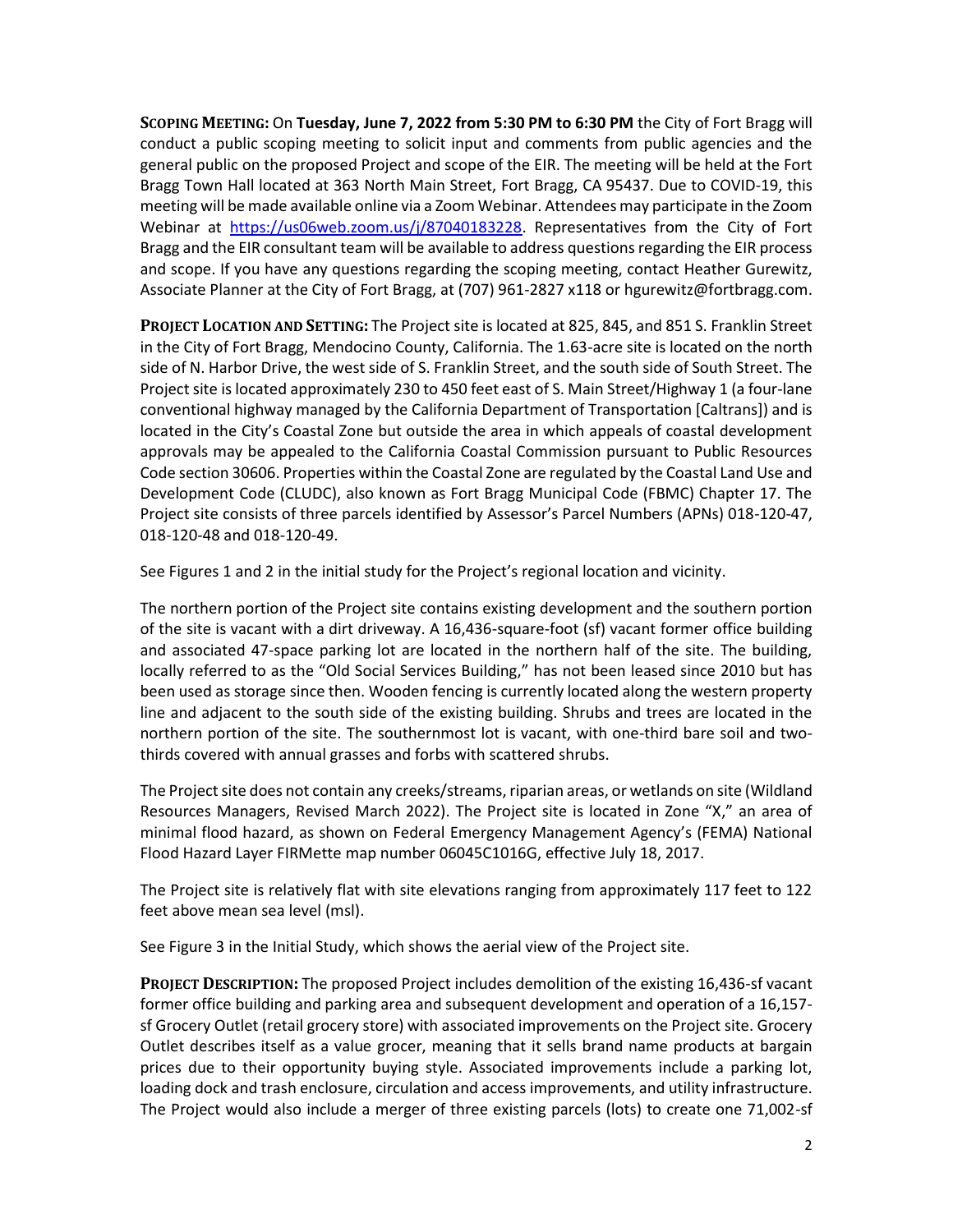(1.63 acres) parcel to accommodate the footprint of the proposed retail store within the resulting parcel.

The proposed site plan is shown in Figure 5 in the Initial Study.

For more details regarding the project operations, building architecture and signage, landscaping, circulation and parking, and utilities and service systems, please see the Project Description in the attached Initial Study.

**PROJECT APPROVALS:** The City of Fort Bragg will be the Lead Agency for the proposed Project, pursuant to the State Guidelines for Implementation of CEQA, Section 15050. If the final City decision making body, the City Council, certifies the EIR in accordance with CEQA requirements, the City may use the EIR to support the following actions:

- Adoption of a Mitigation Monitoring and Reporting Program (MMRP);
- Approval of a Zoning Clearance (ZC);
- Approval of a Coastal Development Permit (CDP);
- Approval of Design Review;
- Approval of a Parcel Merger;
- Approval of a Sign Permit;
- Approval of an Encroachment Permit;
- Approval of a Grading Permit;
- Approval of a Building Permit.

The proposed Project is subject to a number of existing requirements of regulatory agencies other than the City of Fort Bragg, but will not require any specific discretionary approvals from such agencies. For example, although the proposed Project is subject to the policies of the Local Coastal Program governing portions of the City and requires a coastal development permit from the City, the approval by the City of such a permit for the proposed Project cannot be appealed to the California Coastal Commission due to the character and location of the Project site. (See Public Resources Code section 30606.)

In addition, although the proposed Project is subject to water quality regulations and general permits put in place by state and federal agencies, no state or federal approvals are required in order for site construction to proceed. Construction activities for the proposed Project will be subject to the requirements of General Construction Activity Stormwater Permit (Construction General Permit Order 2009-0009-DWQ, also known as the CGP), issued by the State Water Resources Control Board. This General Permit requires operators of construction sites to implement stormwater controls and develop a Stormwater Pollution Prevention Plan (SWPPP) identifying specific best management practices (BMPs) to be implemented to minimize the amount of sediment and other pollutants associated with construction sites from being discharged in stormwater runoff. SWPPPs must be submitted to the applicable Regional Water Quality Control Board (here, the North Coastal Regional Water Quality Control Board), but advance approval of the SWPPP by that state agency is not required.

Discharges of stormwater and non-stormwater from the Municipal Separate Storm Sewer System (MS4) within the jurisdictional boundary of the City of Fort Bragg are subject to Water Quality Order No. 2013-0001-DWQ, NPDES General Permit No. CAS00004, Waste Discharge Requirements for Storm Water Discharges from MS4s (Phase II MS4 Permit). The Phase II MS4 Permit authorizes the City to discharge stormwater runoff and certain non-stormwater discharges